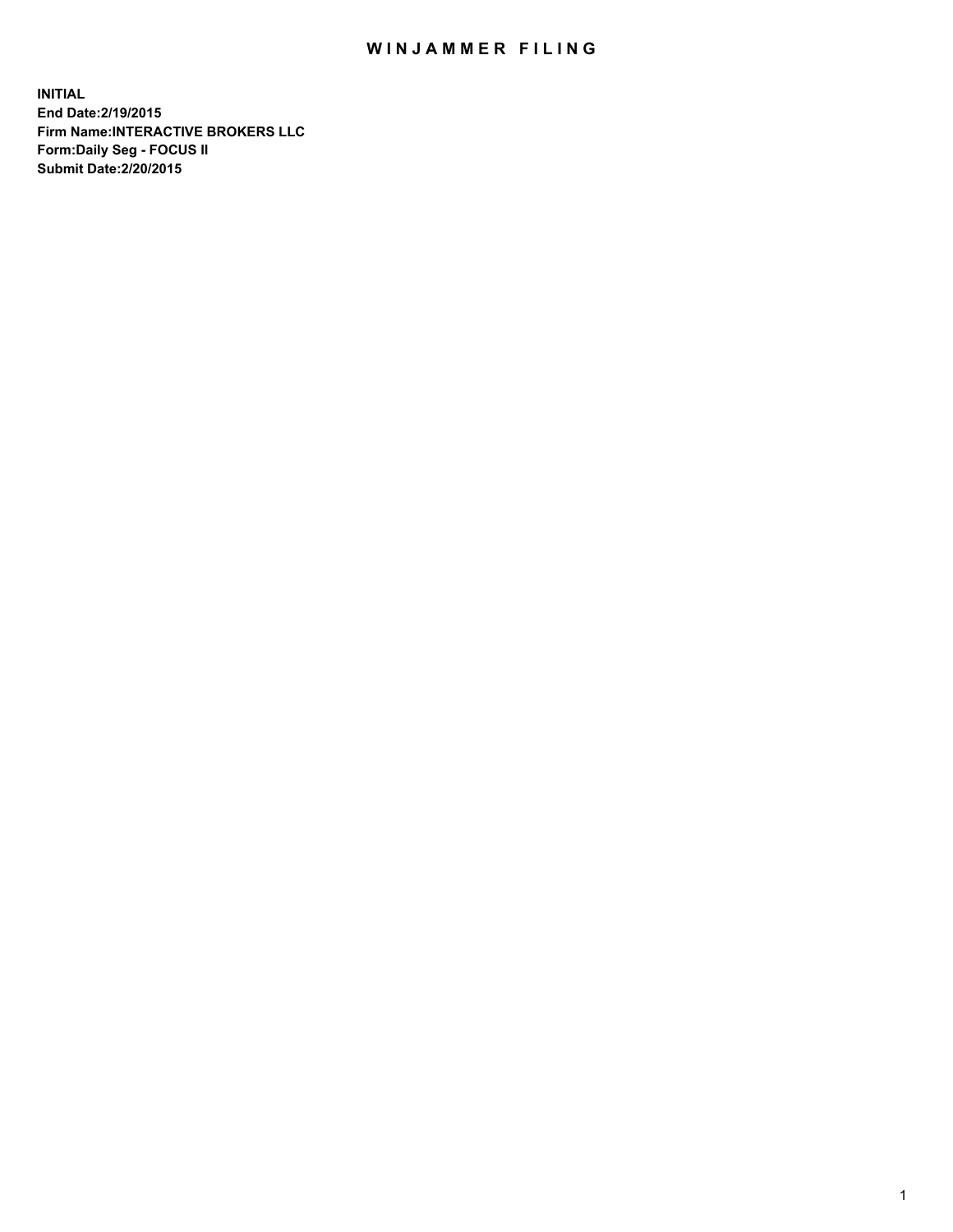## **INITIAL End Date:2/19/2015 Firm Name:INTERACTIVE BROKERS LLC Form:Daily Seg - FOCUS II Submit Date:2/20/2015 Daily Segregation - Cover Page**

| Name of Company                                                                   | <b>INTERACTIVE BROKERS LLC</b> |
|-----------------------------------------------------------------------------------|--------------------------------|
| <b>Contact Name</b>                                                               | <b>Michael Ellman</b>          |
| <b>Contact Phone Number</b>                                                       | 203-422-8926                   |
| <b>Contact Email Address</b>                                                      | mellman@interactivebrokers.co  |
|                                                                                   | $\underline{\mathbf{m}}$       |
| FCM's Customer Segregated Funds Residual Interest Target (choose one):            |                                |
| a. Minimum dollar amount: ; or                                                    | $\overline{\mathbf{0}}$        |
| b. Minimum percentage of customer segregated funds required:% ; or                | 0                              |
| c. Dollar amount range between: and; or                                           | 155,000,000 245,000,000        |
| d. Percentage range of customer segregated funds required between:% and%.         | 00                             |
| FCM's Customer Secured Amount Funds Residual Interest Target (choose one):        |                                |
| a. Minimum dollar amount: ; or                                                    | $\overline{\mathbf{0}}$        |
| b. Minimum percentage of customer secured funds required:% ; or                   | 0                              |
| c. Dollar amount range between: and; or                                           | 80,000,000 120,000,000         |
| d. Percentage range of customer secured funds required between:% and%.            | 00                             |
|                                                                                   |                                |
| FCM's Cleared Swaps Customer Collateral Residual Interest Target (choose one):    |                                |
| a. Minimum dollar amount: ; or                                                    | $\overline{\mathbf{0}}$        |
| b. Minimum percentage of cleared swaps customer collateral required:% ; or        | $\overline{\mathbf{0}}$        |
| c. Dollar amount range between: and; or                                           | 0 <sub>0</sub>                 |
| d. Percentage range of cleared swaps customer collateral required between:% and%. | 0 <sub>0</sub>                 |
| Current ANC:on                                                                    | 2,376,882,063 19-FEB-2015      |
| <b>Broker Dealer Minimum</b>                                                      | 270,549,737                    |
| Debit/Deficit - CustomersCurrent AmountGross Amount                               |                                |
| Domestic Debit/Deficit                                                            | 3,003,526                      |
| Foreign Debit/Deficit                                                             | 5,487,8030                     |
| Debit/Deficit - Non CustomersCurrent AmountGross Amount                           |                                |
| Domestic Debit/Deficit                                                            | 0 <sub>0</sub>                 |
| Foreign Debit/Deficit                                                             | 0 <sub>0</sub>                 |
| Proprietary Profit/Loss                                                           |                                |
| Domestic Profit/Loss                                                              | $\overline{\mathbf{0}}$        |
| Foreign Profit/Loss                                                               | $\underline{\mathbf{0}}$       |
| Proprietary Open Trade Equity                                                     |                                |
| Domestic OTE                                                                      | <u>0</u>                       |
| Foreign OTE                                                                       | <u>0</u>                       |
| <b>SPAN</b>                                                                       |                                |
| <b>Customer SPAN Calculation</b>                                                  | 1,185,060,964                  |
| Non-Customer SPAN Calcualation                                                    | 18,882,060                     |
| Proprietary Capital Charges                                                       | <u>0</u>                       |
| Minimum Dollar Amount Requirement                                                 | 20,000,000 [7465]              |
| Other NFA Dollar Amount Requirement                                               | 22,029,479 [7475]              |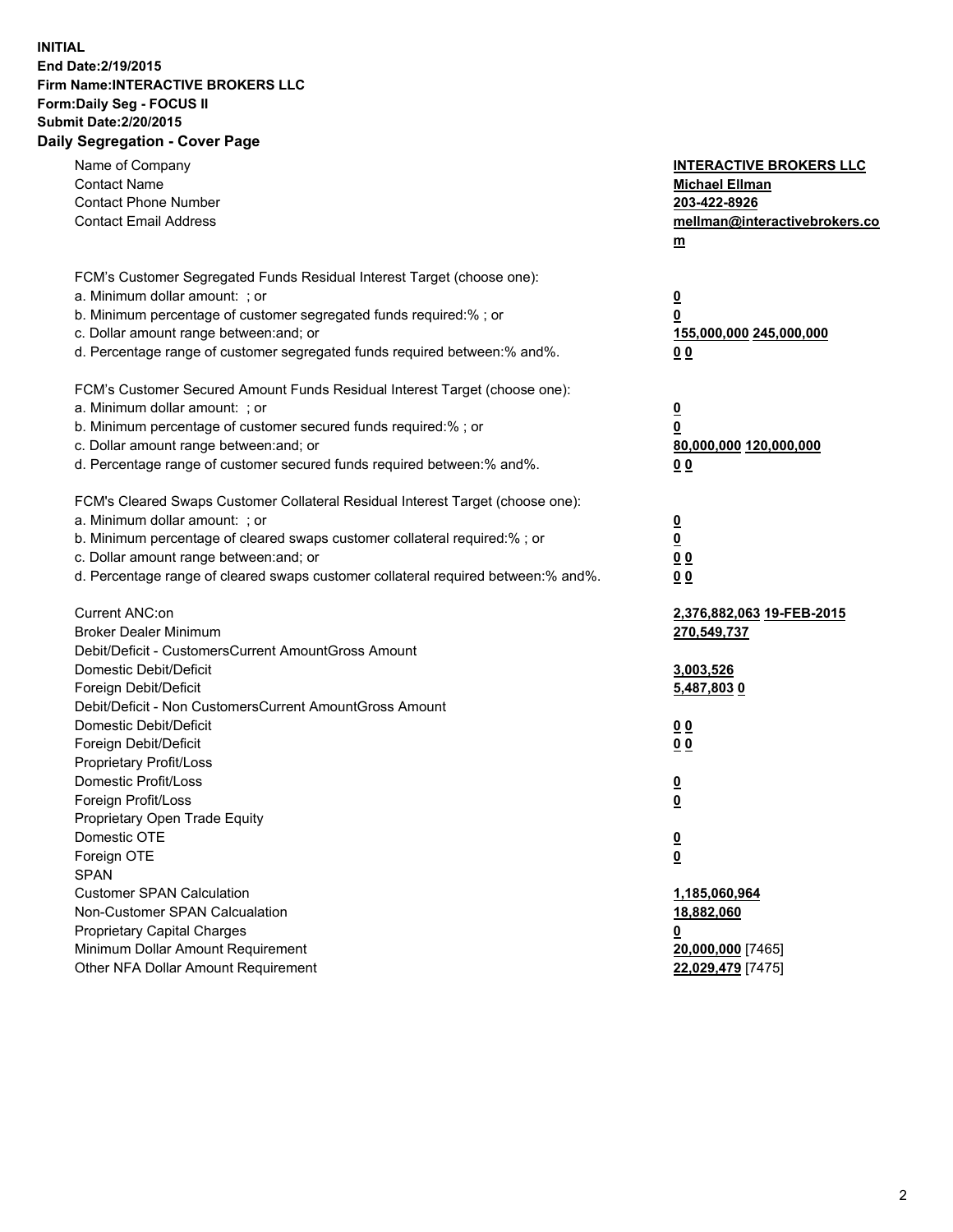## **INITIAL End Date:2/19/2015 Firm Name:INTERACTIVE BROKERS LLC Form:Daily Seg - FOCUS II Submit Date:2/20/2015 Daily Segregation - Secured Amounts**

|     | Dany Ocgregation - Oceanea Annoanta                                                         |                                                |
|-----|---------------------------------------------------------------------------------------------|------------------------------------------------|
|     | Foreign Futures and Foreign Options Secured Amounts                                         |                                                |
|     | Amount required to be set aside pursuant to law, rule or regulation of a foreign            | $0$ [7305]                                     |
|     | government or a rule of a self-regulatory organization authorized thereunder                |                                                |
| 1.  | Net ledger balance - Foreign Futures and Foreign Option Trading - All Customers             |                                                |
|     | A. Cash                                                                                     | 409,229,030 [7315]                             |
|     | B. Securities (at market)                                                                   | $0$ [7317]                                     |
| 2.  | Net unrealized profit (loss) in open futures contracts traded on a foreign board of trade   | 27,272,839 [7325]                              |
| 3.  | Exchange traded options                                                                     |                                                |
|     | a. Market value of open option contracts purchased on a foreign board of trade              | <b>73,755</b> [7335]                           |
|     | b. Market value of open contracts granted (sold) on a foreign board of trade                | -27,304 [7337]                                 |
| 4.  | Net equity (deficit) (add lines 1.2. and 3.)                                                | 436,548,320 [7345]                             |
| 5.  | Account liquidating to a deficit and account with a debit balances - gross amount           | 5,487,803 [7351]                               |
|     | Less: amount offset by customer owned securities                                            | 0 [7352] 5,487,803 [7354]                      |
| 6.  | Amount required to be set aside as the secured amount - Net Liquidating Equity              | 442,036,123 [7355]                             |
|     | Method (add lines 4 and 5)                                                                  |                                                |
| 7.  | Greater of amount required to be set aside pursuant to foreign jurisdiction (above) or line | 442,036,123 [7360]                             |
|     | 6.                                                                                          |                                                |
|     | FUNDS DEPOSITED IN SEPARATE REGULATION 30.7 ACCOUNTS                                        |                                                |
| 1.  | Cash in banks                                                                               |                                                |
|     | A. Banks located in the United States                                                       | 438,301,657 [7500]                             |
|     | B. Other banks qualified under Regulation 30.7                                              | 0 [7520] 438,301,657 [7530]                    |
| 2.  | Securities                                                                                  |                                                |
|     | A. In safekeeping with banks located in the United States                                   | $0$ [7540]                                     |
|     | B. In safekeeping with other banks qualified under Regulation 30.7                          | 0 [7560] 0 [7570]                              |
| 3.  | Equities with registered futures commission merchants                                       |                                                |
|     | A. Cash                                                                                     | $0$ [7580]                                     |
|     | <b>B.</b> Securities                                                                        | $0$ [7590]                                     |
|     | C. Unrealized gain (loss) on open futures contracts                                         | $0$ [7600]                                     |
|     | D. Value of long option contracts                                                           | $0$ [7610]                                     |
|     | E. Value of short option contracts                                                          | 0 [7615] 0 [7620]                              |
| 4.  | Amounts held by clearing organizations of foreign boards of trade                           |                                                |
|     | A. Cash                                                                                     | $0$ [7640]                                     |
|     | <b>B.</b> Securities                                                                        | $0$ [7650]                                     |
|     | C. Amount due to (from) clearing organization - daily variation                             | $0$ [7660]                                     |
|     | D. Value of long option contracts                                                           | $0$ [7670]                                     |
|     | E. Value of short option contracts                                                          | 0 [7675] 0 [7680]                              |
| 5.  | Amounts held by members of foreign boards of trade                                          |                                                |
|     | A. Cash                                                                                     | 95,798,847 [7700]                              |
|     | <b>B.</b> Securities                                                                        | $0$ [7710]                                     |
|     | C. Unrealized gain (loss) on open futures contracts                                         | 14,393,737 [7720]                              |
|     | D. Value of long option contracts                                                           | 73,758 [7730]                                  |
|     | E. Value of short option contracts                                                          | <mark>-27,304</mark> [7735] 110,239,038 [7740] |
| 6.  | Amounts with other depositories designated by a foreign board of trade                      | $0$ [7760]                                     |
| 7.  | Segregated funds on hand                                                                    | $0$ [7765]                                     |
| 8.  | Total funds in separate section 30.7 accounts                                               | 548,540,695 [7770]                             |
| 9.  | Excess (deficiency) Set Aside for Secured Amount (subtract line 7 Secured Statement         | 106,504,572 [7380]                             |
|     | Page 1 from Line 8)                                                                         |                                                |
| 10. | Management Target Amount for Excess funds in separate section 30.7 accounts                 | 80,000,000 [7780]                              |
| 11. | Excess (deficiency) funds in separate 30.7 accounts over (under) Management Target          | 26,504,572 [7785]                              |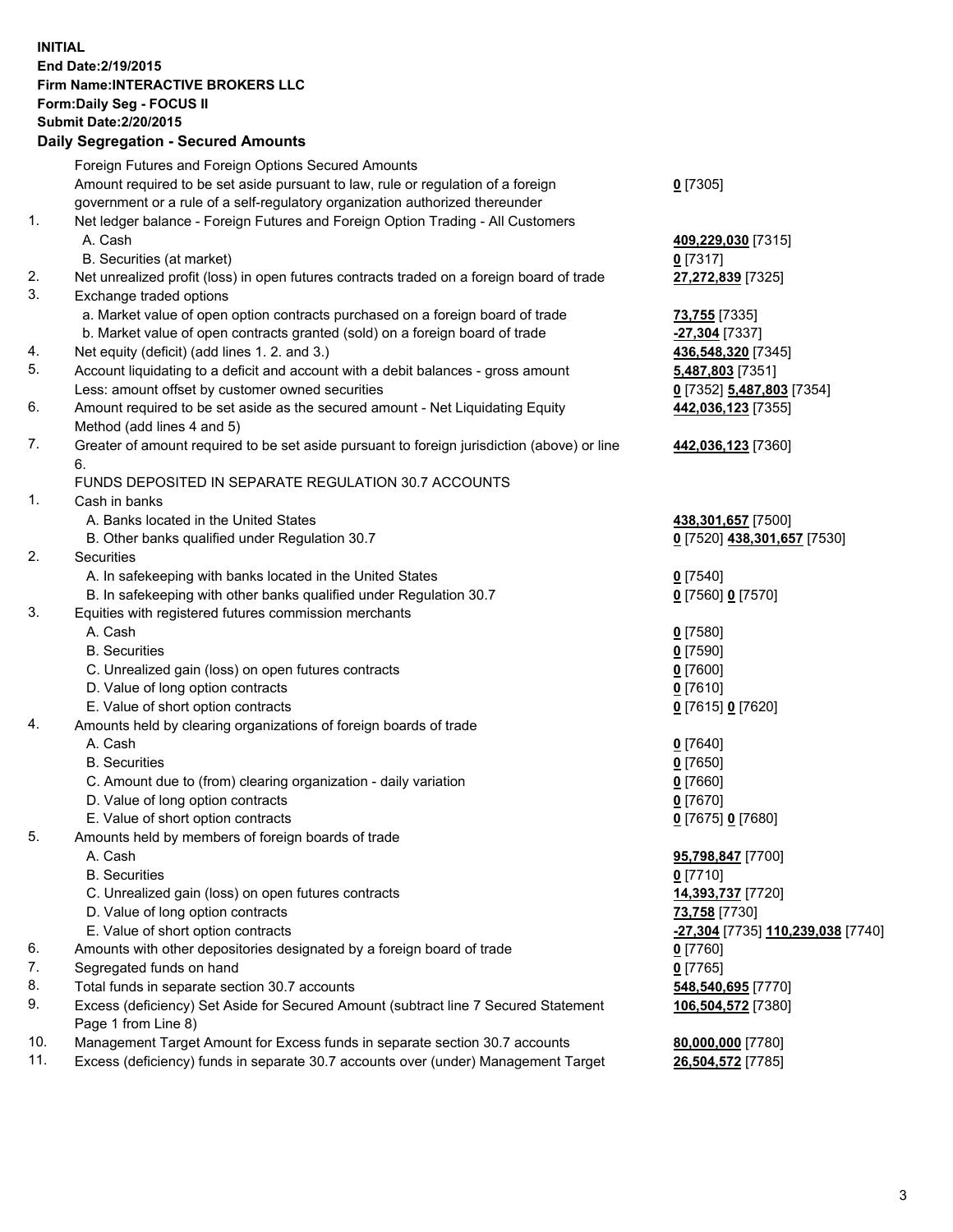**INITIAL End Date:2/19/2015 Firm Name:INTERACTIVE BROKERS LLC Form:Daily Seg - FOCUS II Submit Date:2/20/2015 Daily Segregation - Segregation Statement** SEGREGATION REQUIREMENTS(Section 4d(2) of the CEAct) 1. Net ledger balance A. Cash **2,549,257,633** [7010] B. Securities (at market) **0** [7020] 2. Net unrealized profit (loss) in open futures contracts traded on a contract market **-27,047,967** [7030] 3. Exchange traded options A. Add market value of open option contracts purchased on a contract market **97,720,583** [7032] B. Deduct market value of open option contracts granted (sold) on a contract market **-171,060,177** [7033] 4. Net equity (deficit) (add lines 1, 2 and 3) **2,448,870,072** [7040] 5. Accounts liquidating to a deficit and accounts with debit balances - gross amount **3,003,526** [7045] Less: amount offset by customer securities **0** [7047] **3,003,526** [7050] 6. Amount required to be segregated (add lines 4 and 5) **2,451,873,598** [7060] FUNDS IN SEGREGATED ACCOUNTS 7. Deposited in segregated funds bank accounts A. Cash **417,848,481** [7070] B. Securities representing investments of customers' funds (at market) **1,267,013,090** [7080] C. Securities held for particular customers or option customers in lieu of cash (at market) **0** [7090] 8. Margins on deposit with derivatives clearing organizations of contract markets A. Cash **16,384,773** [7100] B. Securities representing investments of customers' funds (at market) **98,306,652** [7110] C. Securities held for particular customers or option customers in lieu of cash (at market) **0** [7120] 9. Net settlement from (to) derivatives clearing organizations of contract markets **2,480,843** [7130] 10. Exchange traded options A. Value of open long option contracts **1,399,414** [7132] B. Value of open short option contracts **-12,563,917** [7133] 11. Net equities with other FCMs A. Net liquidating equity **-40,630,616** [7140] B. Securities representing investments of customers' funds (at market) **903,235,062** [7160] C. Securities held for particular customers or option customers in lieu of cash (at market) **0** [7170] 12. Segregated funds on hand **0** [7150] 13. Total amount in segregation (add lines 7 through 12) **2,653,473,782** [7180] 14. Excess (deficiency) funds in segregation (subtract line 6 from line 13) **201,600,184** [7190] 15. Management Target Amount for Excess funds in segregation **155,000,000** [7194]

16. Excess (deficiency) funds in segregation over (under) Management Target Amount Excess

**46,600,184** [7198]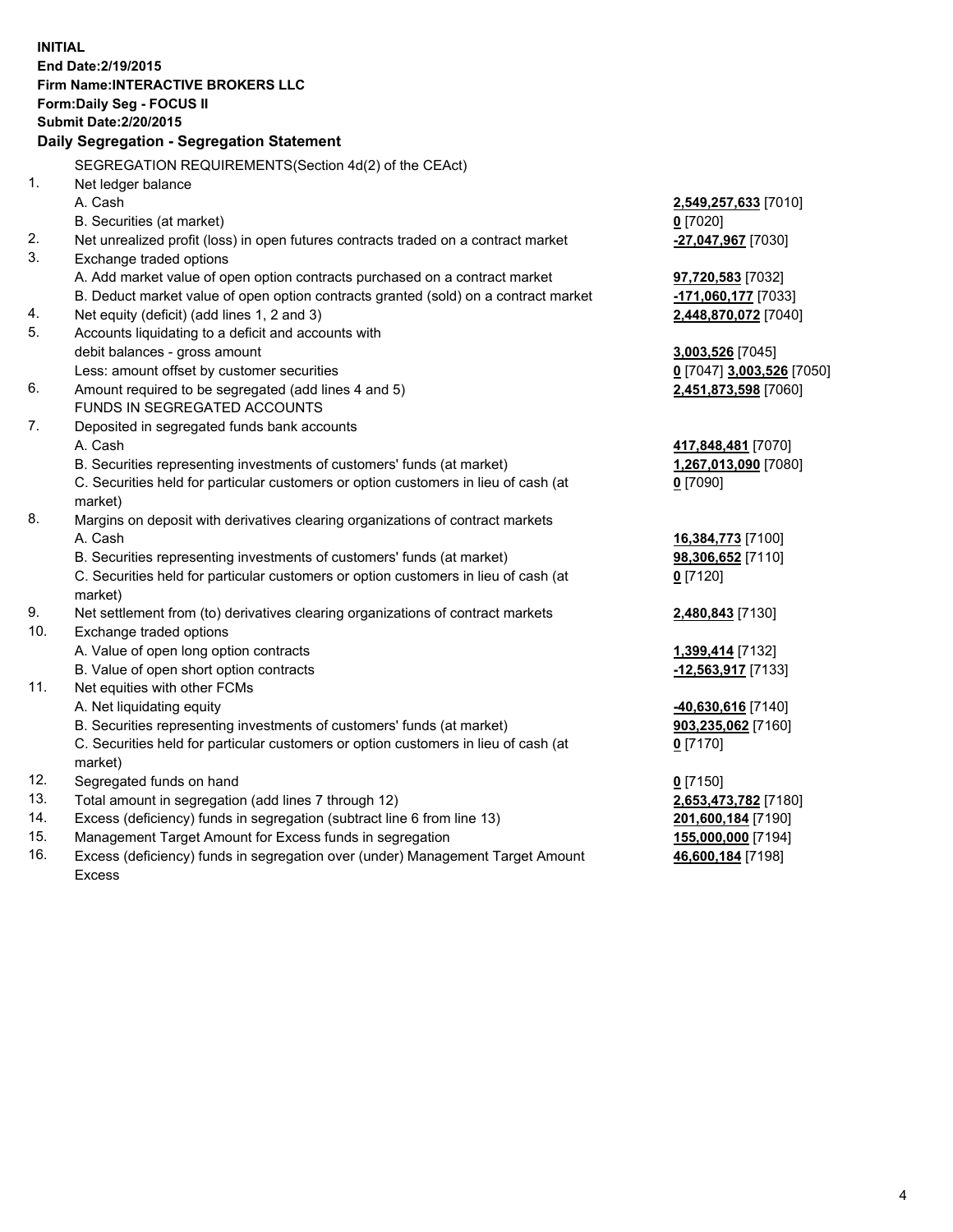## **INITIAL End Date:2/19/2015 Firm Name:INTERACTIVE BROKERS LLC Form:Daily Seg - FOCUS II Submit Date:2/20/2015 Daily Segregation - Supplemental**

| $\blacksquare$           | Total gross margin deficiencies - Segregated Funds Origin                              | 33,972 [9100] |
|--------------------------|----------------------------------------------------------------------------------------|---------------|
| $\sim$                   | Total gross margin deficiencies - Secured Funds Origin                                 | 1,213 [9101]  |
| $\blacksquare$           | Total gross margin deficiencies - Cleared Swaps Customer Collateral Funds Origin       | $0$ [9102]    |
| $\blacksquare$           | Total gross margin deficiencies - Noncustomer and Proprietary Accounts Origin          | $0$ [9103]    |
| $\blacksquare$           | Total number of accounts contributing to total gross margin deficiencies - Segregated  | 4 [9104]      |
|                          | <b>Funds Origin</b>                                                                    |               |
| $\blacksquare$           | Total number of accounts contributing to total gross margin deficiencies - Secured     | $1$ [9105]    |
|                          | Funds Origin                                                                           |               |
| $\blacksquare$           | Total number of accounts contributing to the total gross margin deficiencies - Cleared | $0$ [9106]    |
|                          | Swaps Customer Collateral Funds Origin                                                 |               |
| $\blacksquare$           | Total number of accounts contributing to the total gross margin deficiencies -         | $0$ [9107]    |
|                          | Noncustomer and Proprietary Accounts Origin                                            |               |
| $\overline{\phantom{0}}$ | Upload a copy of the firm's daily margin report the FCM uses to issue margin calls     |               |
|                          | which corresponds with the reporting date.                                             |               |

02 19 2015 Commodity Margin Deficiency Report.xls